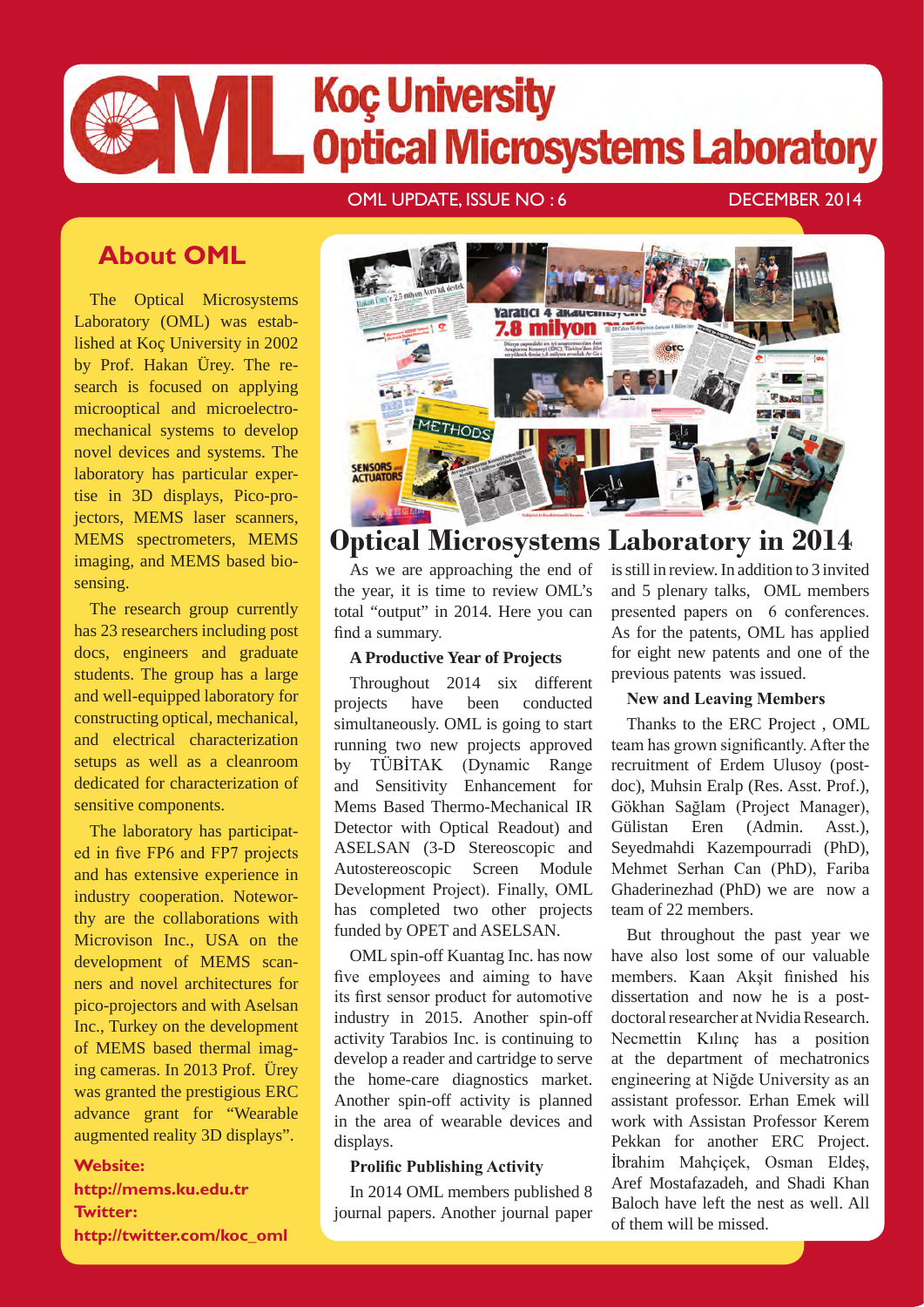### **UPDATE ON TWO RECENTLY COMPLETED PROJECTS: Development of Uncooled Infrared (IR) Detector with Optical Readout (sponsor ASELSAN) Ulaş Adıyan**



*Figure 1: a) Integrated Sensor Array b) Side View of a Single Sensor*

Thermal imaging has been a useful tool in many thermal mapping applications such as medical imaging, target detection, surveillance, monitoring circuits and rescue. In 2006, 1st Phase of the ASEL-SAN project, The Fabrication and Development Of MEMS Based Uncooled IR Detectors, was started in Koc University OML (Optical Microsystems Laboratory) and it was completed successfully in 2010. In the scope of 2nd Phase of the Aselsan project which was started in 2011, the design, fabrication and characterization of micro electro-mechanical system (MEMS) based uncooled thermo-mechanical infrared (IR) sensor arrays integrated with CMOS based optical readout are carried out. Pixelated sensor array operation is based on the conversion of incident IR radiation to

mechanical displacement. Sensor arrays are designed and microfabricated in 640x480, 320x240 and 64x64 pixel formats with 35 µm sensor pitch using standard MEMS processes with SixNy/ Al and Parylene/Al material combinations. Optical readout IC is fabricated using standard 0.18 µm CMOS process. As a post-process, the CMOS chips are thinned and through wafer holes are etched, which allow the readout laser beam to pass through. After the CMOS

post-process steps, MEMS and CMOS dies are aligned and integrated, which enabled a novel integrated optical readout. The tests of the MEMS sensors and the integrated sensor array were successfully performed. In May 2014, the final meeting of the project was held and the 2nd Phase of the project was completed.

Acknowledgement: This project was started in 2004 and included substantial contributions from OML team members Hamdi Torun, Onur Ferhanoğlu, Fatih Toy, Burak Erarslan, Selim Ölcer, Fehmi Çivitci, and Ulaş Adıyan; our collaborators at EPFL (Prof. Yusuf Leblebici's group) and METU-MEMS (Prof. Tayfun Akin's group); and many engineers from our sponsor Aselsan.

### **Functionalization of MEMS cantilever with nanostructures for bio-chemical sensor application (sponsor TUBITAK)**

#### **Necmettin Kılıç**

Collaboration between OML (Optical Microsystem Laboratory), Koç University and NNAG (Nanosensor and Nanodevice Research Group), Gebze Institute of Technology started with TUBITAK postdoctoral research fellowship project that is entitled "development of MEMS cantilever for precision measurements". In the scope of this project, cantilevers were fabricated by using different magnetic materials and gas sensor application of one-dimensional nano-metal oxide materials coated cantilevers was investigated. Gas sensors have been widely researched due to high application area ssuch as industry (oil-chemical, mining, cosmetics-perfume, automotive, food, etc.), health, agriculture,

environment, defense and security. In general, the gas sensors consist of three main units that are analyte, sensitive materials and transducer.

OML and NNAG jointly proposed a two-year joint COST projects and it was accepted (2014-2016, project number: 113F403). The aim of this project is to produce one-dimensional metal oxide / polymer hybrid structures for gas sensor applications. In order to fabricate gas sensor devices, 1D metal oxide / polymer hybrid structures will be coated on different transducers such as interdigital transducer, cantilever and quartz crystal microbalance and then these sensors will be tested for volatile organic compound (VOC) gases.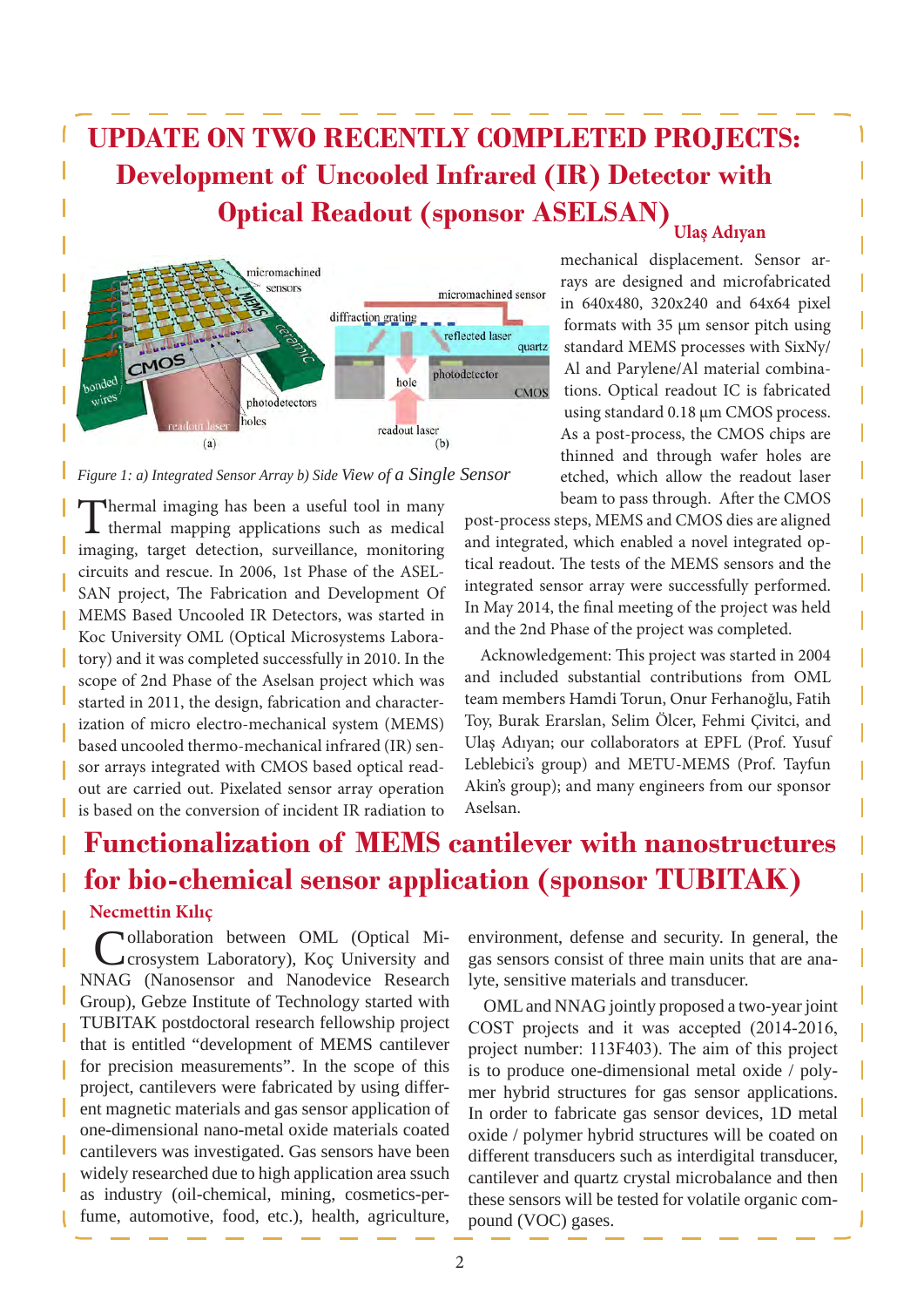## **For A Truly Portable FTIR Spectrometer with Sub-Second Measure Times Sven Holmström**



*Overview of the core function of the LGI Spectrometer.* 



*Mounted MEMS Interferometer.*

MEMFIS was a successful 2.85 million Euro European Union<br>FP7-program that lasted between 2008 and 2012, aiming to develop the world's smallest Fourier transform spectrometer. OML was the only university partner in the seven partner consortium. Fourier transform infrared (FTIR) spectroscopy has been the gold standard for IR spectroscopy for a variety of applications, such as chemical analysis of solids, fluids, gases, and process flows. Current FTIR spectrometers, however, are costly bench top laboratory instruments with measurement times of several seconds to minutes. The vision of MEMFIS was a truly portable FTIR spectrometer with sub-second measurement times. Such a device has the potential to open up new research directions and applications.

The approach of the project was to work simultaneously on two different solutions for the MEMS-based intereferometer, which is at the core of the spectrometer. While Fraunhofer IPMS (Dresden, Germany) designed a miniature moving mirror for the traditional Michelson configuration, Koç headed the work on a solution using a lamellar grating interferometer (LGI). This work is based on a patent by Prof. Hakan Ürey and former PhD student Çağlar Ataman, granted in 2013. LGI is a dynamic diffraction grating operated at resonance that enables the FTIR spectrometer to be simpler, more robust, and to be operated at standard pressure.



On October 24, the "Project Brokerage"<br>Event" organized by the Research and Project Development Directorate and Technology Transfer Office (APGTTD) took place. OML participated to the event with its posters about Display Technologies and Non-invasive Milk Deterioration Detection Technique Based on Laser.



s part of Koç University Summer Research Program three high school students, Şule Kahraman from Robert College, Berk Toy and Onur Karaçoz from Kabataş Erkek Lisesi, participated in an OML research project. During the approximately five week long program, Şule Kahraman and Berk Toy produced a cumputer controlled microscope sample holder. To produce the sample holder they made use of old CD Room pieces and game console joysticks.